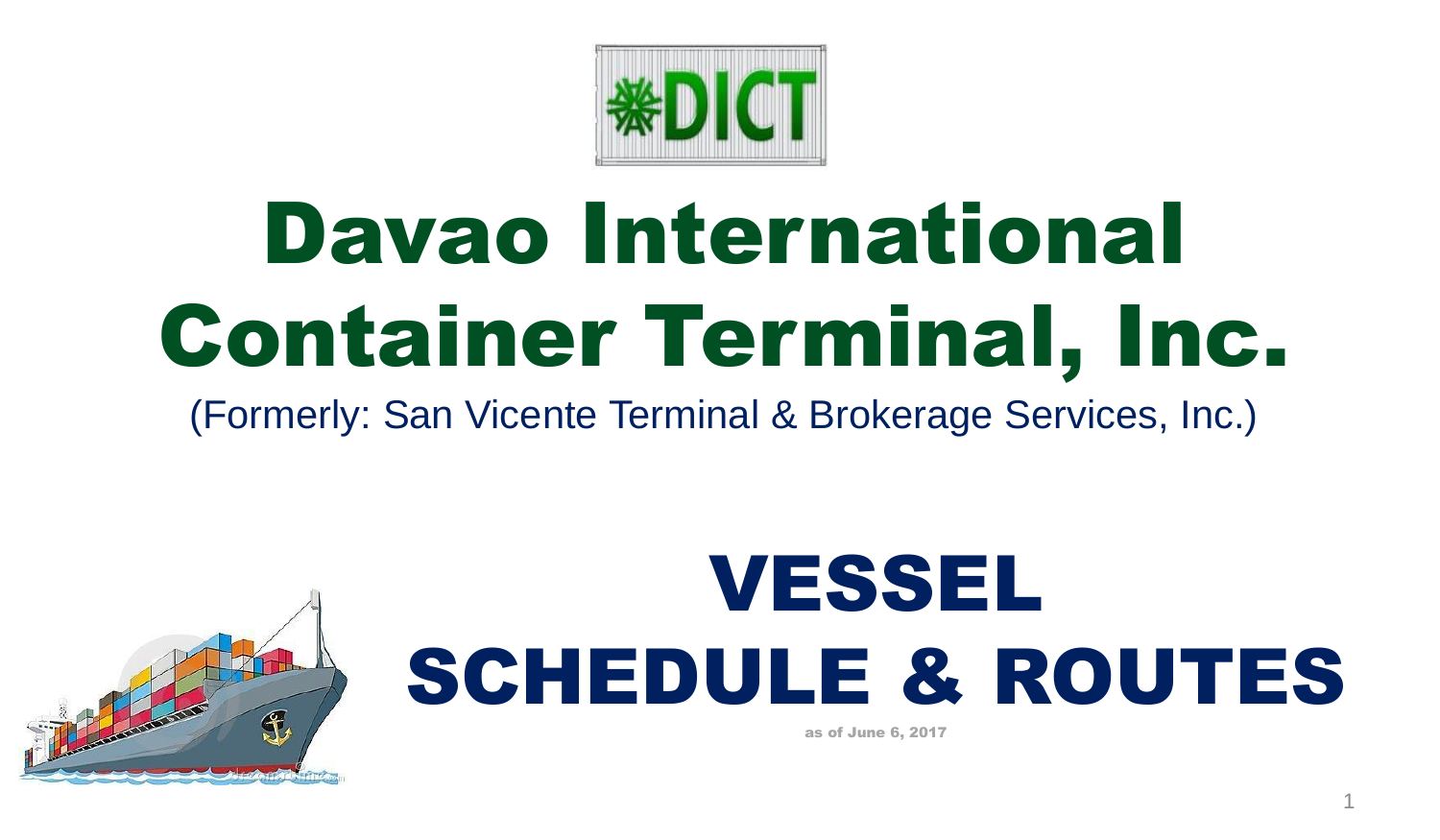| <b>BERTH 2</b><br><b>Vessel Schedule</b> |            |             |                |            |                        |                                                |  |            |             |            |                |  |  |
|------------------------------------------|------------|-------------|----------------|------------|------------------------|------------------------------------------------|--|------------|-------------|------------|----------------|--|--|
| <b>Shipping Line</b>                     | Code       |             | <b>Service</b> |            | <b>Berthing Window</b> |                                                |  |            |             | <b>LCT</b> |                |  |  |
| Evergreen                                |            | <b>EU</b>   |                | <b>TPH</b> |                        | Thursday 1700h - Thursday 2300h Thursday 2000h |  |            |             |            |                |  |  |
| <b>Marianas Express</b><br>Lines         |            | <b>MELL</b> |                | <b>MXS</b> |                        | Saturday 0100h – Saturday 1200h                |  |            |             |            | Saturday 0400h |  |  |
| <b>Wan Hai Lines</b>                     |            | <b>WH</b>   |                | <b>MMS</b> |                        | Saturday 1400h - Sunday 0600h                  |  |            |             |            | Saturday 1700h |  |  |
| <b>MON</b>                               | <b>TUE</b> |             | <b>WED</b>     | <b>THU</b> |                        | <b>FRI</b>                                     |  | <b>SAT</b> |             |            | <b>SUN</b>     |  |  |
|                                          |            |             |                |            |                        | <b>EU</b>                                      |  |            | <b>MELL</b> | Wan Hai    |                |  |  |

2 NOTE: Vessel schedule above is as of **June 6, 2017**. Berthing windows are subject to change without prior notice. You may contact TOS or the shipping line for more information and updates.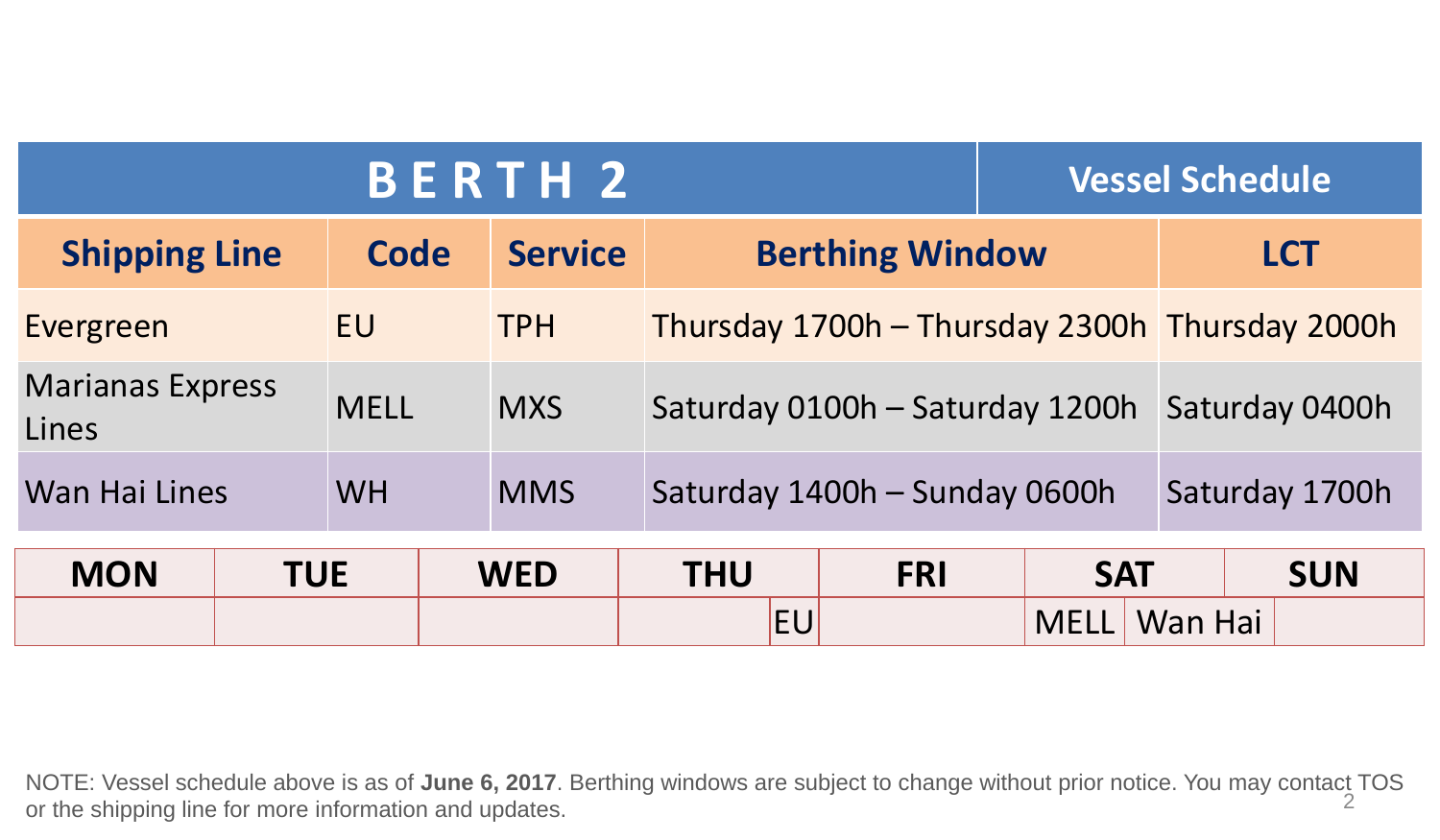|                                         | <b>BERTH 2</b> | <b>Vessel Route</b> |                                                                                                                                                         |              |  |  |  |  |
|-----------------------------------------|----------------|---------------------|---------------------------------------------------------------------------------------------------------------------------------------------------------|--------------|--|--|--|--|
| <b>Shipping Line</b>                    | Code           | <b>Service</b>      |                                                                                                                                                         | <b>Route</b> |  |  |  |  |
| Evergreen                               | EU             | <b>TPH</b>          | DICT, Sasa, Taiwan (Kaohsiung), Cebu, GenSan                                                                                                            |              |  |  |  |  |
| <b>Marianas</b><br><b>Express Lines</b> | <b>MELL</b>    | <b>MXS</b>          | DICT, Hong Kong, China (Nansha), Taiwan (Kaohsiung),<br>Japan (Naha), Guam, Northern Mariana (Saipan),<br>Micronesia (Yap), Palau (Koror), Cebu, GenSan |              |  |  |  |  |
| Wan Hai Lines                           | <b>WH</b>      | <b>MMS</b>          | DICT, Singapore, Manila North                                                                                                                           |              |  |  |  |  |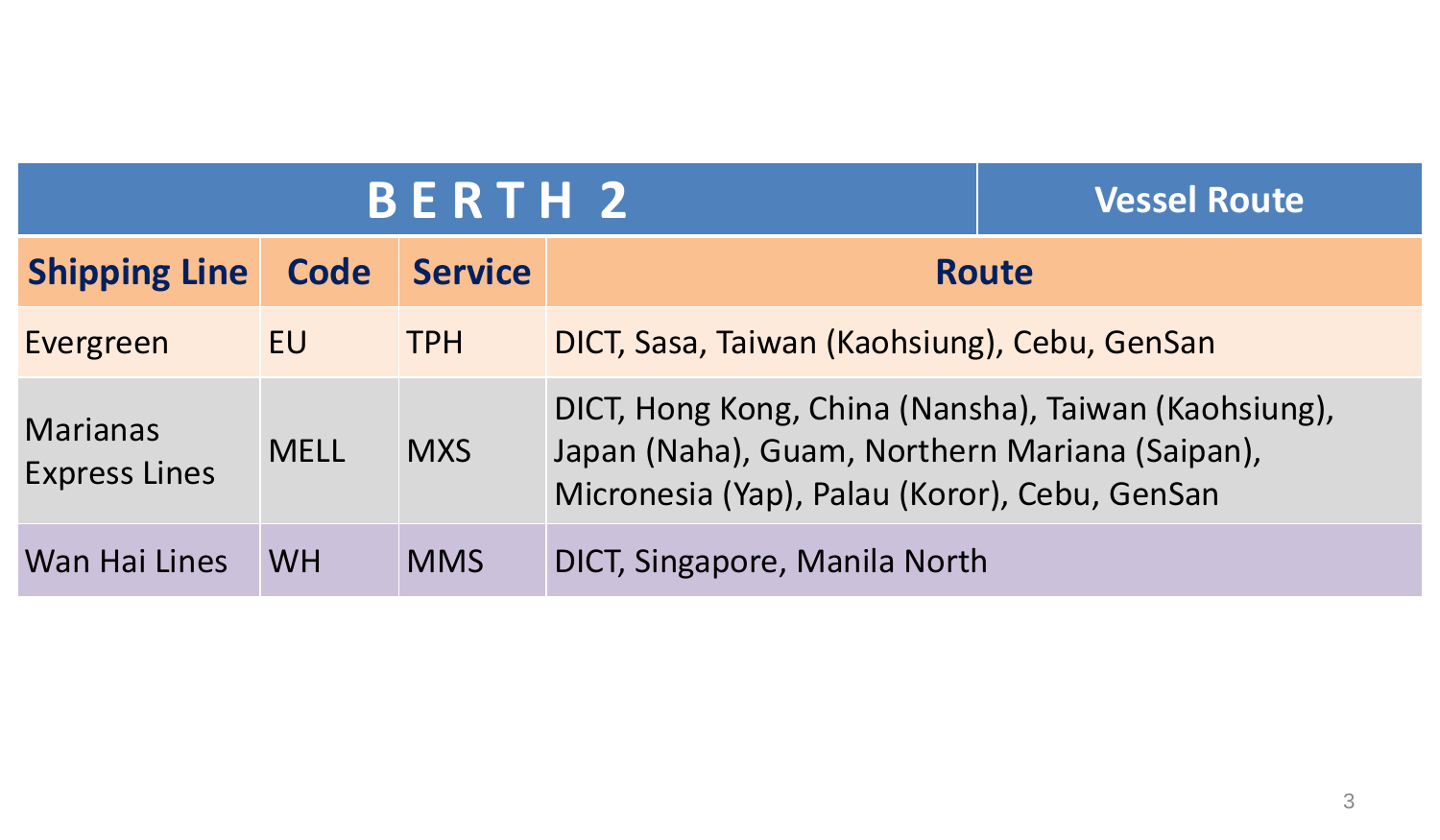| <b>BERTH</b> 3 |  |  |  |
|----------------|--|--|--|
|                |  |  |  |

**B B**  $\blacksquare$  **2 Vessel Schedule** 

|                                                                    | <b>Shipping Line</b>                    |             | <b>Code Service</b> |                                 | <b>Berthing Window</b>        |            |                 | <b>LCT</b>     |  |
|--------------------------------------------------------------------|-----------------------------------------|-------------|---------------------|---------------------------------|-------------------------------|------------|-----------------|----------------|--|
| <b>SITC Container Lines</b>                                        |                                         | <b>SITC</b> | CPX6                |                                 | Monday 0100h – Monday 1200h   |            |                 | Monday 0400h   |  |
|                                                                    | <b>Cosco Shipping Lines Phils. CSCL</b> |             | <b>CIX</b>          |                                 | Tuesday 1300h - Tuesday 2200h |            | Tuesday 1600h   |                |  |
| MCC<br><b>MCC Transport</b>                                        |                                         |             | PH <sub>7</sub>     | 1800h                           | Tuesday 2300h – Wednesday     |            | Wednesday 0200h |                |  |
| <b>Cheng Lie Navigation Co.</b>                                    |                                         | <b>CNC</b>  | <b>BMX</b>          | Thursday 0100h - Thursday 1600h |                               |            | Thursday 0400h  |                |  |
| Wan Hai Lines                                                      |                                         | <b>WH</b>   | <b>MHT</b>          |                                 | Thursday 2000h - Friday 1200h |            |                 | Thursday 2300h |  |
| Advance Container Lines / ACL /<br><b>American President Lines</b> |                                         | <b>APL</b>  | <b>SPE</b>          | Saturday 0100h - Saturday 2300h |                               |            | Saturday 0400h  |                |  |
| <b>Pacific International Lines</b>                                 |                                         | PIL         | EA <sub>2</sub>     | Sunday 0100h - Sunday 2300h     |                               |            |                 | Sunday 0400h   |  |
| <b>MON</b><br><b>TUE</b>                                           |                                         | <b>WED</b>  |                     | <b>THU</b>                      | <b>FRI</b>                    | <b>SAT</b> |                 | <b>SUN</b>     |  |

| <b>IVIUIV</b>                       |                           | VV C D     | ПU |     |    | <u>rni</u> |  | JAI                         | <b>SUN</b>                             |  |
|-------------------------------------|---------------------------|------------|----|-----|----|------------|--|-----------------------------|----------------------------------------|--|
| $\sim$ $\sim$ $\sim$<br><b>SIIC</b> | $\sqrt{2}$<br><b>COLL</b> | <b>MCC</b> |    | CNC | WH |            |  | $\mathbf{\Lambda}$ .<br>U L | <b>DII</b><br>$\overline{\phantom{a}}$ |  |

NOTE: Vessel schedule above is as of **June 6, 2017**. Berthing windows are subject to change without prior notice. You may contact TOS or the shipping line for more information and updates.